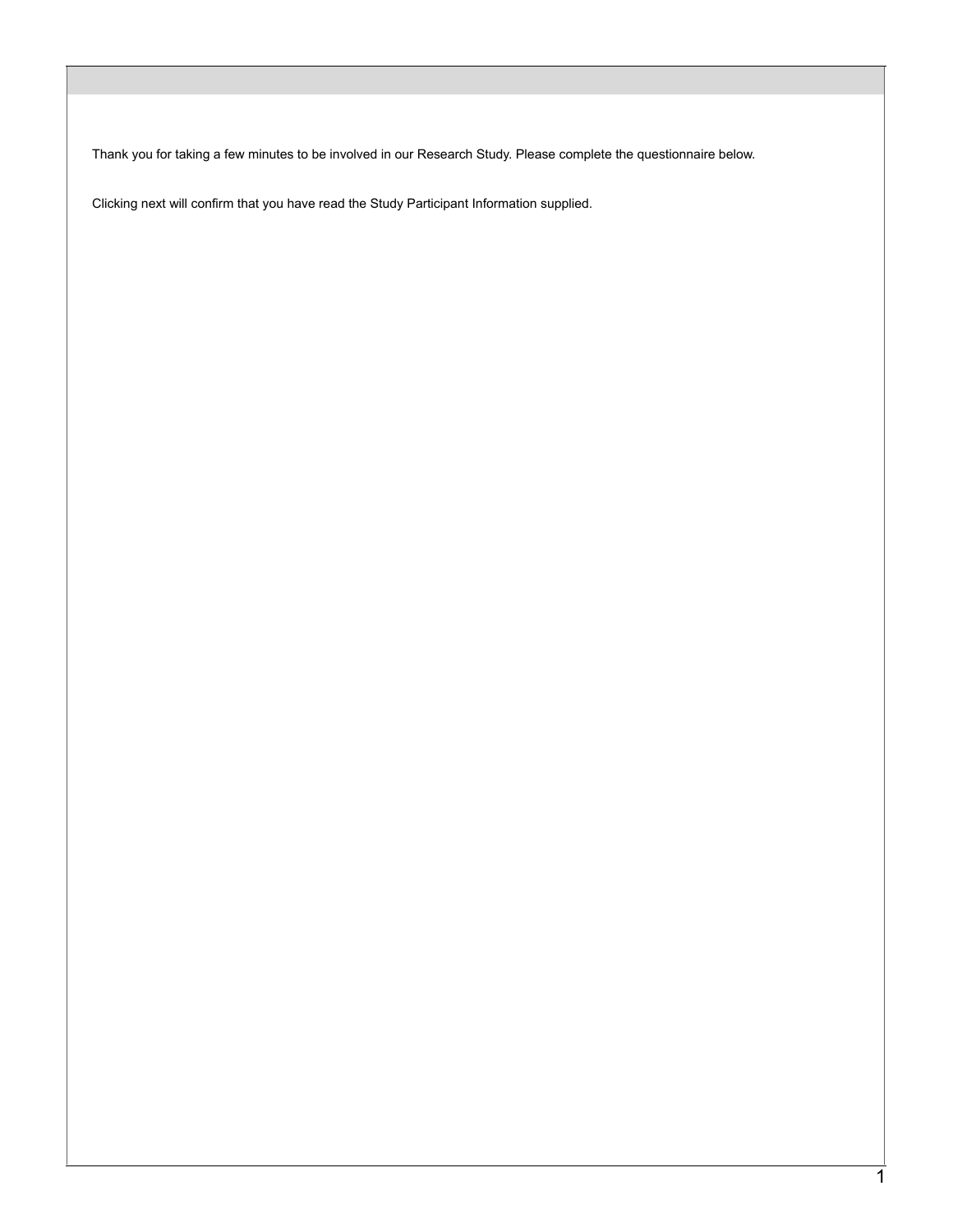|                                   | * 1. Please enter your date of birth in the format DD/MM/YYYY:                     |
|-----------------------------------|------------------------------------------------------------------------------------|
|                                   | 2. What year did you complete your undergraduate medical degree?                   |
|                                   | 3. In what country did you complete your undergraduate medical degree?             |
|                                   | 4. What type of practice do you currently work in?                                 |
|                                   | <b>Private General Practice</b>                                                    |
|                                   | <b>Community Health Centre</b>                                                     |
| Hospital                          |                                                                                    |
| Other (please specify)            |                                                                                    |
|                                   |                                                                                    |
|                                   |                                                                                    |
| overseas?<br>Yes<br>Give details: | 5. Have you ever inserted IUDs before in any setting, either in Australia or<br>No |
|                                   |                                                                                    |
| Patient demand                    | 6. What is the main reason you have chosen to do IUD Training at this time?        |
|                                   | Difficulty in referring on to IUD provider in your area                            |
|                                   | Desire for new knowledge and skill                                                 |
| <b>Financial benefits</b>         |                                                                                    |
|                                   | QI and CPD points                                                                  |
| Other (please specify)            |                                                                                    |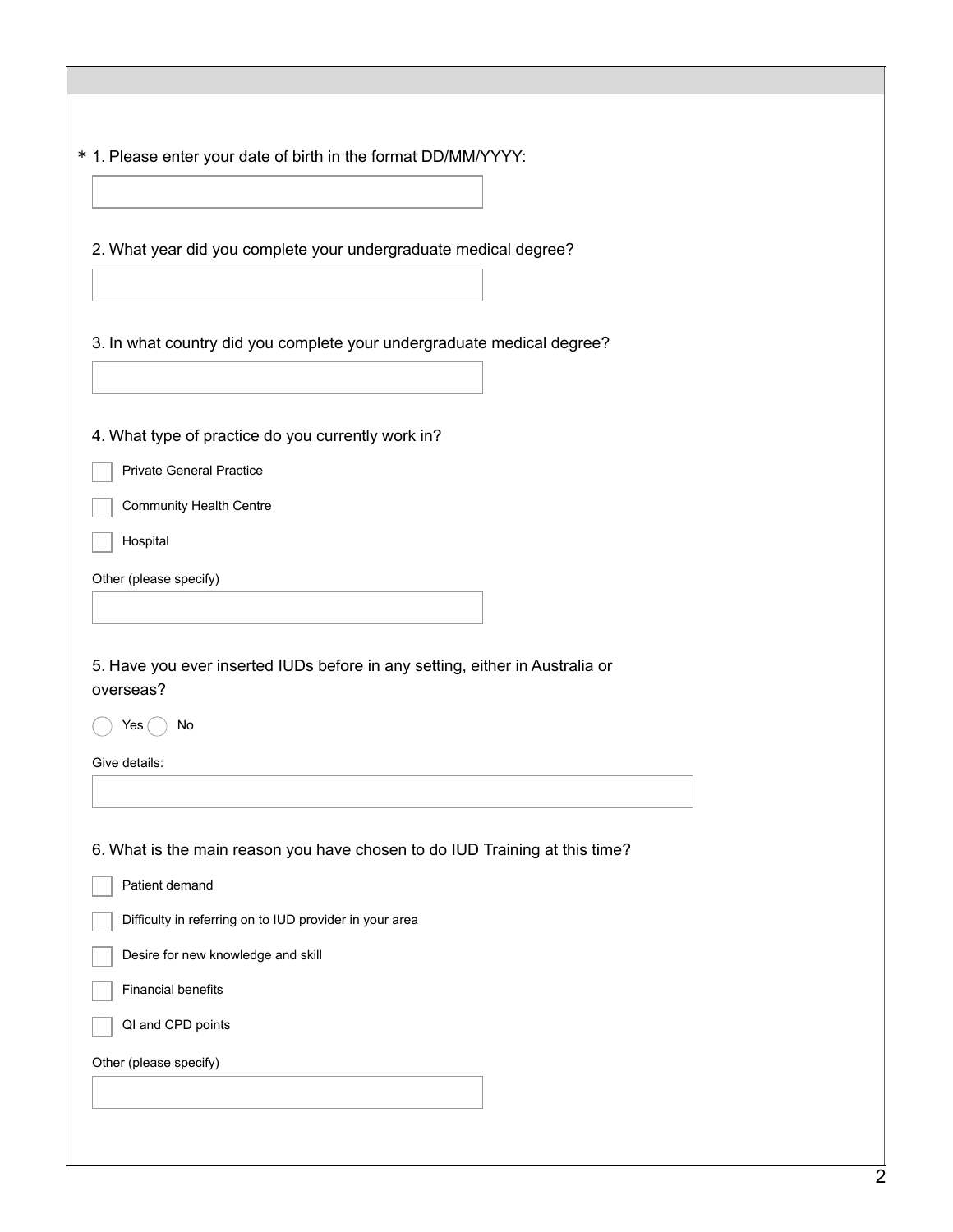| 7. Do any other doctors in your practice currently insert IUDs?                                                             |  |  |  |  |  |  |  |
|-----------------------------------------------------------------------------------------------------------------------------|--|--|--|--|--|--|--|
| Yes (<br>No                                                                                                                 |  |  |  |  |  |  |  |
| Give details:                                                                                                               |  |  |  |  |  |  |  |
|                                                                                                                             |  |  |  |  |  |  |  |
| 8. After completing your training, can you see any potential barriers to undertaking IUD insertion in your<br>own practice? |  |  |  |  |  |  |  |
| Time constraints                                                                                                            |  |  |  |  |  |  |  |
| Lack of equipment                                                                                                           |  |  |  |  |  |  |  |
| Lack of suitable patients                                                                                                   |  |  |  |  |  |  |  |
| Level of confidence performing the procedure unsupervised                                                                   |  |  |  |  |  |  |  |
| Need for Nurse assistance                                                                                                   |  |  |  |  |  |  |  |
| Not cost effective                                                                                                          |  |  |  |  |  |  |  |
| Other (please specify)                                                                                                      |  |  |  |  |  |  |  |
|                                                                                                                             |  |  |  |  |  |  |  |
| 9. The statements below reflect knowledge and attitudes towards IUDs. Using the scale please indicate                       |  |  |  |  |  |  |  |

your response to the following statements below:

|                                                                                                                                | Strongly<br>agree | Agree | Undecided Disagree | Strongly<br><b>Disagree</b> |
|--------------------------------------------------------------------------------------------------------------------------------|-------------------|-------|--------------------|-----------------------------|
| Past treatment for an STI is a contraindication to IUD insertion.                                                              |                   |       |                    |                             |
| Screening for Chlamydia is recommended for all women prior to IUD<br>insertion.                                                |                   |       |                    |                             |
| Screening for Bacterial Vaginosis is recommended for all women prior to IUD<br>insertion.                                      |                   |       |                    |                             |
| Copper bearing IUDs are a suitable choice for multiparous women.                                                               |                   |       |                    |                             |
| Hormone bearing IUDs (Mirena) are a suitable choice for multiparous<br>women.                                                  |                   |       |                    |                             |
| Copper bearing IUDs are a suitable choice for nulliparous women.                                                               |                   |       |                    |                             |
| Hormone bearing IUDs (Mirena) are a suitable choice for nulliparous women.                                                     |                   |       |                    |                             |
| Copper bearing IUDs can be used for emergency contraception for up to 5<br>days post unprotected sexual intercourse.           |                   |       |                    |                             |
| Hormone bearing IUDs (Mirena) can be used for emergency contraception for<br>up to 5 days post unprotected sexual intercourse. |                   |       |                    |                             |
|                                                                                                                                |                   |       |                    |                             |